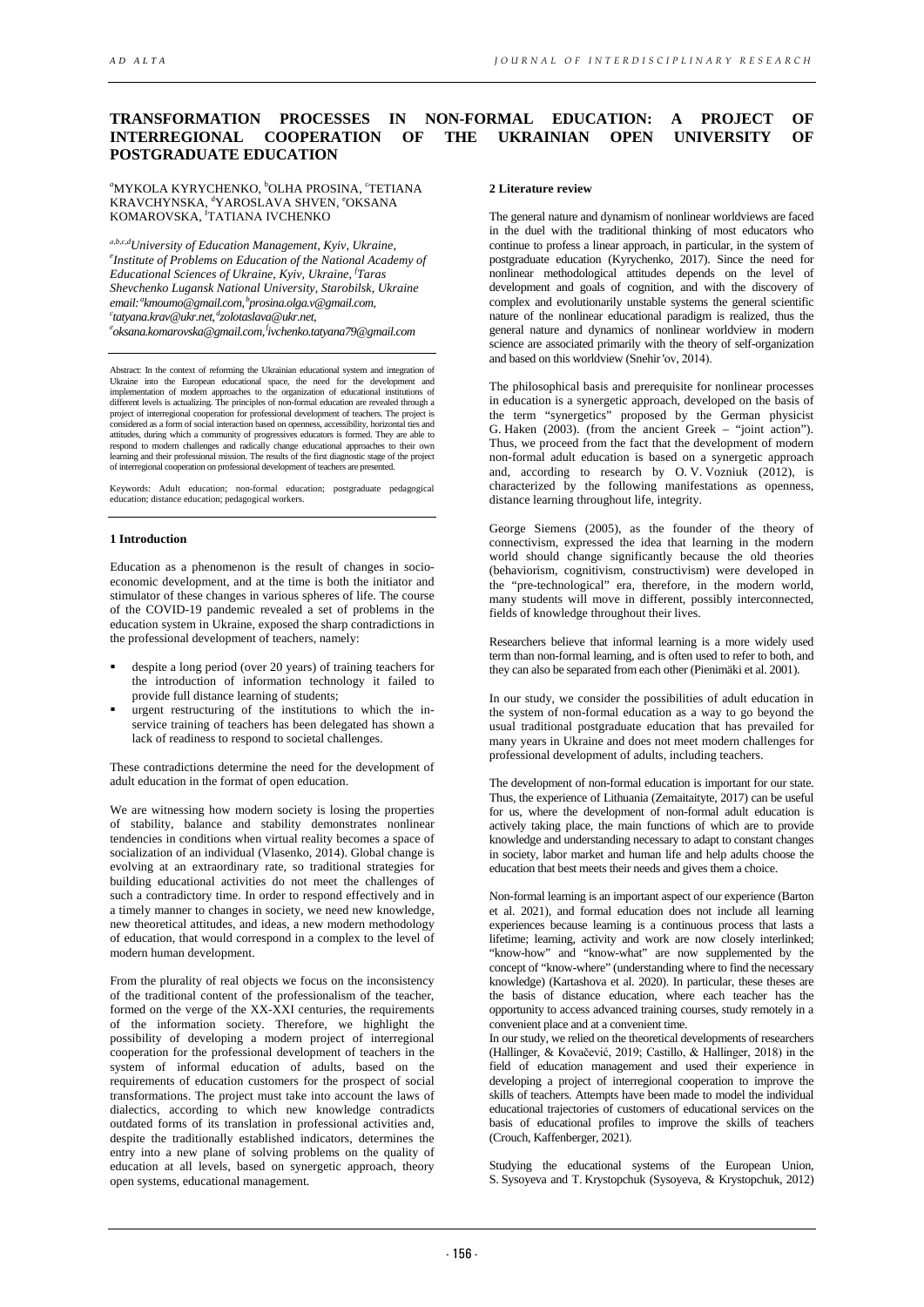note that postgraduate education in the European Union, in particular, Bulgaria, Poland, Romania, Slovakia, Slovenia, Hungary, the Czech Republic, covers a wide range of problems: from professional development to work in various fields, for professional training, retraining and advanced training of the temporary unemployed. Postgraduate education in Spain is an additional 2-3 years of study (in some higher education institutions more). We emphasize the existence of two opposite trends. On the one hand, both the Bologna Process and the Copenhagen Declaration of European Countries provide for the creation of European education with uniform principles and requirements for the unification of educational structures in these countries. On the other hand, the strategy and decisions are based on the real experience, traditions and potential of the educational systems of the European Union, and unification does not deprive them of their national identity.

In the conditions of open education there are actual systems of management of training on the basis of information technologies – LMS (Learning Management Systems). On this basis, the Ukrainian Open University of Postgraduate Education was created (UOUPE, 2021). LMS is used to develop and disseminate educational materials and work with them in the educational process. The components of the LMS are individual tasks, tests of various types, initial projects for work in small groups, a variety of text and multimedia manuals that provide the formation of an individual trajectory during training (UOUPE, 2021). Access to them, subject to open education, should be free not only for representatives of the institution, but also for representatives from different regions (Kartashova, 2020; Prenger et al.  $2019$ 

The purpose of the research is to reveal the principles of non-formal education on the example Ukrainian Open University of Postgraduate Education. The task of the research is to develop a project of interregional cooperation for professional development of pedagogical workers on the basis of project-transforming nonlinear paradigm and reflexive-positional approach. And present the results of the first diagnostic stage of the project of interregional cooperation on professional development of teachers are presented.

# **2 Materials and research methods**

The pedagogical research under consideration is carried out within the framework of research work of the Department of Philosophy and Adult Education of the Central Institute of Postgraduate Education (CIPE) of the State Institution of Higher Education "University of Educational Management" (SIHE "UEM") of the National Academy of Pedagogical Sciences of Ukraine "Transformation of professional development of pedagogical and scientific-pedagogical workers in the conditions of open university of postgraduate education" (state registration number 0120 Ư104637) (2020–2025). To implement the diagnostic stage of the project of interregional cooperation "UOUPE", which took place from 01.01.2020 to 31.12.2020, were conducted studies and analyses of the literature, regulations on the problem of teacher training in the context of non-formal education; diagnostics of teachers and identification of problems in the process of professional development of teachers in the conditions of "UOUPE".

We used methods analysis and synthesis – for the purpose of complex study of organizational and managerial, psychological and pedagogical, scientific and methodological factors of professional development of teachers as consumers of educational services in an open university; content analysis of legal documents in the field of adult education, continuing pedagogical education, educational and scientificmethodological support of professional development of teachers as consumers of educational services; SWOT-analysis of existing systems of professional development of teachers as consumers of educational services, clarification of positive and negative aspects of non-formal education, achievements and shortcomings in the learning environment; psychological and pedagogical diagnostics (interview, survey, questionnaire, testing).

#### **3 Results and discussion**

Аt the theoretical and declarative level the andragogical model of adult learning has been developed and implemented for several decades, at the level of practical implementation, the approach of information cramming continues to dominate, without identifying and taking into account the practical needs of adults. In response to the mentioned above social challenges, the

Ukrainian Open University of Postgraduate Education (hereinafter "UOUPE") is the first self-governing (autonomous) educational institution type of a distributed university in Ukraine (UOUPE, 2021). Nowadays, the relevant and demanded by the pedagogical community purpose is opening the possibility of having access to refresher courses for those who wish to learn remotely in a convenient place and at a convenient time.

The University, on the basis of interaction of formal, non-formal, and informal education, provides: bringing the content of postgraduate and adult education in line with European educational standards and digitalization of society; modernization of educational infrastructure; development of educational and methodological support for the activities of postgraduate education institutions; introduction of innovative approaches to the continuous development of the specialist's personality (UOUPE, 2021).

In particular: the university has the resources to serve an unlimited number of students regardless of their place of residence; virtual departments accumulate participation in the educational process of scientists and practitioners of different fields of knowledge, different educational institutions; distance learning is accessible to all and provided with modern information support; personal account allows anyone to become a registered listener and choose a personal training profile; the student can monitor the process of their own development in the educational environment, has the opportunity to use innovative author's electronic resources developed by teachers and scientists of university departments; continuous development of professional competencies is provided (Kyrychenko et al 2020).

The project of interregional cooperation is developed as a form of social interaction based on openness, accessibility, horizontal connections, and attitudes, during which a community of progressive educators able to respond to modern challenges and radically change educational approaches to their own learning and professional mission is formed. The project is implemented on the basis of effective communication processes, diversification of educational activities, community design, coordinated teamwork. Designing various cases for the implementation of individual trajectories and the implementation of technology scientific and methodological accompaniment provides support for the subjective activities of teachers, promotes the formation of new professional behavior. The individual trajectory merges in the process of interaction of all project participants and grows to a new level (Sorochan et al. 2013).

The stages of the project and the terms of their implementation are presented in the previous work (Kyrychenko et al. 2021).

The trajectory of creating open information content "UOUPE" is built with the following principles of open education:

openness and accessibility: "UOUPE" open information content has opportunities to attract customers of educational services of the general public, including key stakeholders; the ability to interact and communicate off-line (educational environment "UOUPE" (UOUPE, 2021)) and on-line (BBB, chats educational environment);

flexibility and adaptability: opportunities to adapt to changing environmental conditions (including in the context of the coronavirus disease 2019 (COVID-19), to significant educational transformations (distance education, online education); flexible educational system (freedom of choice of forms and content of education, depth and scope of the program of advanced training of educational services, duration and pace of education);

globalization: free functioning in the world educational community of non-formal education ("UOUPE");

economic efficiency and competitiveness among price proposals: the educational result is achieved with less, compared to traditional training, time, money; economic supply is competitive in the market of educational services.

The essence of the organization of activities within the project of interregional cooperation is presented by us in the form of a model (see fig. 1). The umbrella model covers and unites the main segments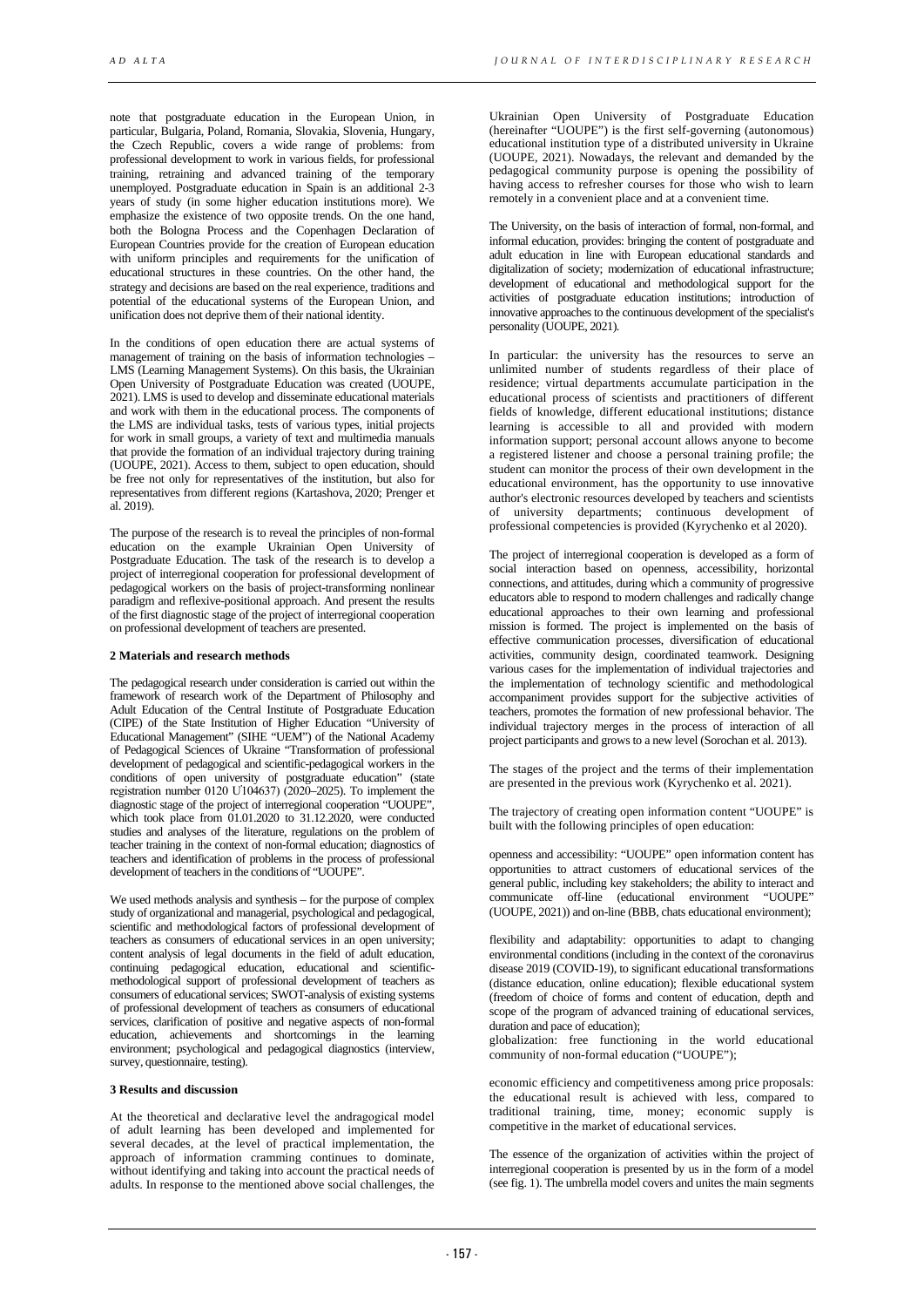of the interregional cooperation project: problem-based, managerialorganizational, design-constructive, result-reflective.



Figure 1 **–** Model of organization of interregional cooperation in "UOUPE"

Source: Developed by the authors

Perhaps this indicates that educators do not have the means that are already available to them. As an example, we can cite the situation with distance learning: all the means to implement online learning were available, but only in a pandemic was there a willingness to master these necessary tools. However, sometimes it may happen that the teacher does not have or does not have the means to implement a problem, then you need to organize innovative work and introduce innovations.

We conducted a SWOT-analysis of existing systems of professional development of teachers as consumers of educational services to clarify the positive and negative aspects of learning conditions in non-formal education as well as achievements and shortcomings. The SWOT-allows to look at professional development in nonformal education comprehensively, analyzing external and internal factors, and further generate strategic alternatives that combine the factors identified in the previous stage.

SWOT-analysis was conducted in several successive stages: collection of analytical information; analysis of internal and external factors, identification of strengths and weaknesses; comparison of strengths and weaknesses and external factors; identifying key actions relevant to opportunities, threats and weaknesses. The time of their implementation was distributed, as well as those responsible for the implementation and implementation period. The shortcomings of the SWOT-analysis, namely the subjectivity of the indicators, were taken into account when compiling the analysis. It should be noted that the comprehensive assessment was conducted not by one person, but by a group of experts and the entire team of authors of the article,

| Table 1 - Primary SWOT analysis matrix |  |  |
|----------------------------------------|--|--|
|                                        |  |  |

as group discussions, exchange of ideas provide an opportunity to make the analysis more accurate and in-depth.

A total of 80 respondents were involved in the study, which was divided into four focus groups of 20 respondents each. And the fifth group – a group of experts, which involved 3 representatives from each of the four focus groups, analyzed the factors and assessed the correspondence in points for each factor. Among the participants of the focus groups, heads of educational institutions and pedagogical workers were evenly represented from different cities of Ukraine, namely: Lviv, Odessa, Kharkiv, Mykolayiv.

By gender, the study participants were: female – 55  $(68.75\%)$ ; male – 25 people (31,25%) (see fig. 2).

|        | Research groups by gender              |
|--------|----------------------------------------|
| female | 68,75%                                 |
| male   | 31,25%                                 |
|        | Eigura 2. Candor of study portioinants |

Figure 2 **–** Gender of study participants Source: Developed by the authors

In terms of age, they belong to 4 groups (see fig. 3): up to 35 years – 12 (15,0%); 36–50 years – 35 (43,75%); 51–60 years – 20  $(25,0\%)$ ; over 60 years – 13 (16,25%).



Figure 3 **–** Age of researched pedagogical workers Source: Developed by the authors

A questionnaire was compiled for the work, which included questions for the analysis of external and internal factors of the conditions of professional development of teachers in non-formal education. SWOT-analysis is represented by two matrices. The first matrix of the primary SWOT-analysis consisted of generalized results of the work of four groups (Table 1).

|          | <b>Table 1 – Primary SWOT analysis matrix</b>                   |                                                                    |          |
|----------|-----------------------------------------------------------------|--------------------------------------------------------------------|----------|
|          | $S -$ Strengths                                                 | W – Weaknesses                                                     |          |
|          | Individual motivation, lack of coercion                         | Lack of platforms that would combine different forms of non-       |          |
|          | Meets the request of listeners                                  | formal education                                                   |          |
|          | Efficiency                                                      | The discrepancy is legislative, is the problem with the            |          |
|          | Choice                                                          | confirmation of the certificate                                    |          |
|          | The opinion and desire of the consumer of educational           | Insufficient funding.                                              |          |
|          | services are taken into account directly                        | There is no clear plan and strategy for the educational process    |          |
|          | Applied basis and high practical efficiency                     | Not all self-organized institutions provide quality content        | External |
| factors  | Opportunity to study at a convenient time                       | There is no accreditation system for courses, trainings, lectures  |          |
|          | $O -$ Opportunities                                             | $T - Threats$                                                      |          |
| Internal | Ability to master new forms and information according to        | Opportunity to attend training, the results of which will not be   | factors  |
|          | your own requests                                               | recognized during the certification                                |          |
|          | Ability to compare, look at the problem from another angle,     | Additional funds are needed for training                           |          |
|          | look for creative content                                       | Unregulated requirements for the provision of services, as not all |          |
|          | Improve where you want                                          | self-organized institutions provide quality content                |          |
|          | It is now possible to become a participant in online trainings, |                                                                    |          |
|          | conferences, workshops without being tied to a specific place   |                                                                    |          |
|          | Creating a global human education strategy                      |                                                                    |          |

Source: Developed by the authors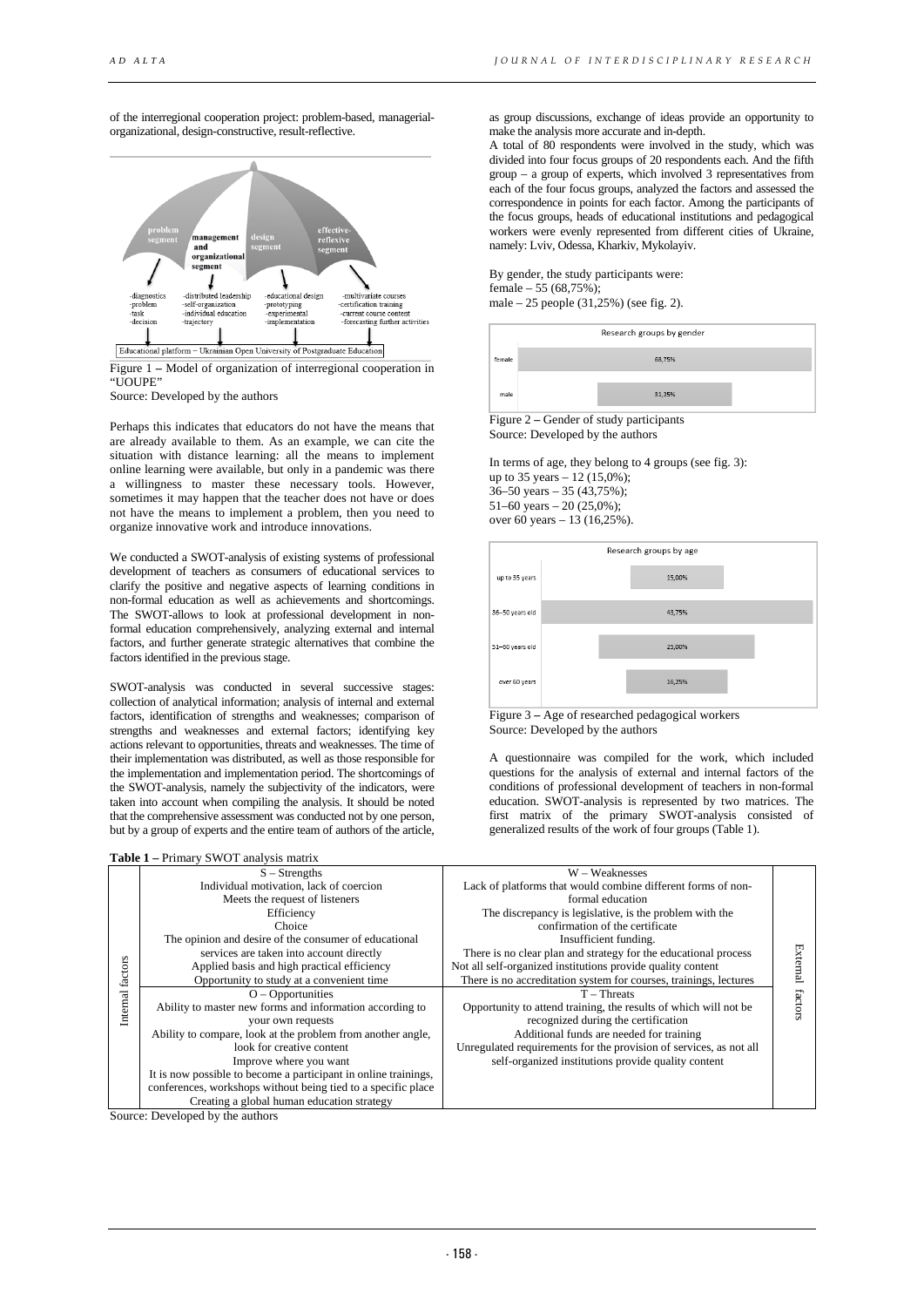To work on the matrix of the primary SWOT-analysis, a questionnaire was compiled, which contained questions for the analysis of external and internal factors of the conditions of professional development of teachers in non-formal education, which consisted of the following questions:

S – Strengths: What is the constructive advantage of non-formal education? What are the advantages of non-formal education over formal? What do you like about learning in non-formal education?

W – Weaknesses: What shortcomings do you see in learning in the non-formal education system? In what formal education is better? What can be improved in the non-formal education system?

O – Opportunities: What new opportunities are opening up for you in non-formal education? What new global educational trends can positively influence the development of non-formal education?

T – Threats: Can a pandemic negatively affect the development of non-formal education? Did you spend more of your own money on advanced training? Are providers of educational services in the non-formal education system reliable enough?

The fifth focus group – an expert, analyzed the factors and assessed the correspondence in points for each factor. Quantitative evaluation (used from 1-4, where 1 is the smallest value and 4 is the largest value). Based on the work of experts, we selected the factors that appear to respondents as the most important, reflected in high scores (in parentheses shows the total number of points scored by these factors according to experts), based on this study we comprehensively assessed opportunities and threats and weaknesses: where 0 – there is no connection between the factors;  $1 -$  weak connection;  $2$ moderate connection; 3 – strong connection (Table 2). During this analysis, possible synergies (mutual influence) between the components of the professional development system in the context of non-formal education were identified. The high assessment indicates a strong impact of the component matrix on the overall system of activities within the project.

|  |  |  |  |  | Table 2 – Comprehensive assessment of opportunities and threats, taking into account strengths and weaknesses |  |
|--|--|--|--|--|---------------------------------------------------------------------------------------------------------------|--|
|--|--|--|--|--|---------------------------------------------------------------------------------------------------------------|--|

|                         | Environment                                                                                       |                                                                                                                     | Opportunities (0)                                                                                                                                           |                                                                | Threats (T)                                                                                                                         |                                                                       |                                                                                                                        |
|-------------------------|---------------------------------------------------------------------------------------------------|---------------------------------------------------------------------------------------------------------------------|-------------------------------------------------------------------------------------------------------------------------------------------------------------|----------------------------------------------------------------|-------------------------------------------------------------------------------------------------------------------------------------|-----------------------------------------------------------------------|------------------------------------------------------------------------------------------------------------------------|
| environment<br>Internal |                                                                                                   | according to your own requests<br>forms and information on<br>to master new<br>$(48p)$<br>Ability<br>$\overline{O}$ | participate in online trainings,<br>workshops<br>It is now possible to<br>a specific place (45 p)<br>without reference to<br>conferences,<br>$\mathsf{O}_2$ | education strategy (42 p)<br>O <sub>3</sub> Creating a glob al | will not be recognized during<br>training, the results of which<br>T <sub>1</sub> Opportunity to get on<br>the certification (48 p) | needed for<br>≏<br>Additional funds<br>(48)<br>training<br>$\Gamma_2$ | as<br>Unregulated requirements<br>for the provision of services,<br>not all self-organized<br>$\overline{\mathcal{C}}$ |
| $\widehat{S}$           | $S_1$ Individual motivation, lack of coercion<br>(48p)                                            | 3                                                                                                                   | 3                                                                                                                                                           | 3                                                              | $\Omega$                                                                                                                            | $\overline{0}$                                                        | $\overline{c}$                                                                                                         |
|                         | $S_2$ Efficiency (48 p)                                                                           | 3                                                                                                                   | 3                                                                                                                                                           | 3                                                              | $\Omega$                                                                                                                            | 0                                                                     | $\Omega$                                                                                                               |
| Strengths               | $S_3$ Applied basis and high practical<br>efficiency (48 p)                                       | 3                                                                                                                   |                                                                                                                                                             |                                                                | $\Omega$                                                                                                                            | $\overline{0}$                                                        |                                                                                                                        |
| $\widehat{\epsilon}$    | $W_1$ Lack of platforms that would combine<br>different forms of non-formal<br>education $(45 p)$ | $\theta$                                                                                                            | $\Omega$                                                                                                                                                    | 3                                                              |                                                                                                                                     | $\overline{0}$                                                        |                                                                                                                        |
| nesses                  | W <sub>2</sub> Not all self-organized institutions<br>provide quality content (47 p)              | $\theta$                                                                                                            | $\overline{0}$                                                                                                                                              |                                                                | $\overline{0}$                                                                                                                      | $\overline{0}$                                                        | 3                                                                                                                      |
| Weak                    | $W_3$ There is no accreditation system for<br>courses, trainings, lectures (45 p)                 | $\mathbf{0}$                                                                                                        | $\overline{0}$                                                                                                                                              |                                                                |                                                                                                                                     | $\overline{0}$                                                        | $\mathbf{0}$                                                                                                           |

Source: Developed by the authors

Next, after the analysis of factors, which was compiled by the second matrix TOWS – the final stage of SWOT-analysis based on the developments of Heinz Weihrich (1982). Thus, at the intersection of internal and external factors, one can find answers to strategic questions (Table 3).

#### Table 3 **–** TOWS matrix

|            | O(01, 02, , 0n)                                               | T(T1, T2, , Tn)                                        |
|------------|---------------------------------------------------------------|--------------------------------------------------------|
| W          | WΟ                                                            | <b>WT</b>                                              |
| (W1, W2, , | What weaknesses hinder the use of emerging opportunities?     | What are the biggest risks with identified             |
| Wn)        | The global trend – deepening interstate cooperation in        | weaknesses?                                            |
|            | education, creating a global strategy for human education,    | One of the main risks is low-quality educational       |
|            | regardless of place of residence, educational level – these   | content against the background of unregulated          |
|            | new opportunities can be used in our country, but may be      | requirements for educational service providers.        |
|            | hindered in particular by the lack of a single platform where | There is a significant danger in the freedom gained in |
|            | everyone providers of educational services could submit       | the field of professional development – populist       |
|            | their educational proposals, which would allow to see a       | curricula appear, which do not provide the necessary   |
|            | holistic picture of possible options for qualification and    | quality academic level.                                |
|            | professional development.                                     |                                                        |
| S          | SO.                                                           | ST                                                     |
| (S1, S2, , | How to use opportunities based on strengths?                  | How to neutralize risks using strengths?               |
| Sn)        | With a high level of motivation for self-development today it | Strengths do not adequately adjust the risks raised    |
|            | is easy to choose the desired forms and content of training.  | during focus group discussions. But the self-          |
|            | Enhancing the quality of online education makes it possible.  | awareness and intrinsic motivation of customers of     |
|            | to choose the necessary courses (training, webinars and other | educational services is a driving force in maintaining |
|            | forms) regardless of place of residence.                      | quality products and a powerful force in the fight     |
|            |                                                               | against poor educational content and low levels of     |
|            |                                                               | teaching.                                              |

Source: Developed by the authors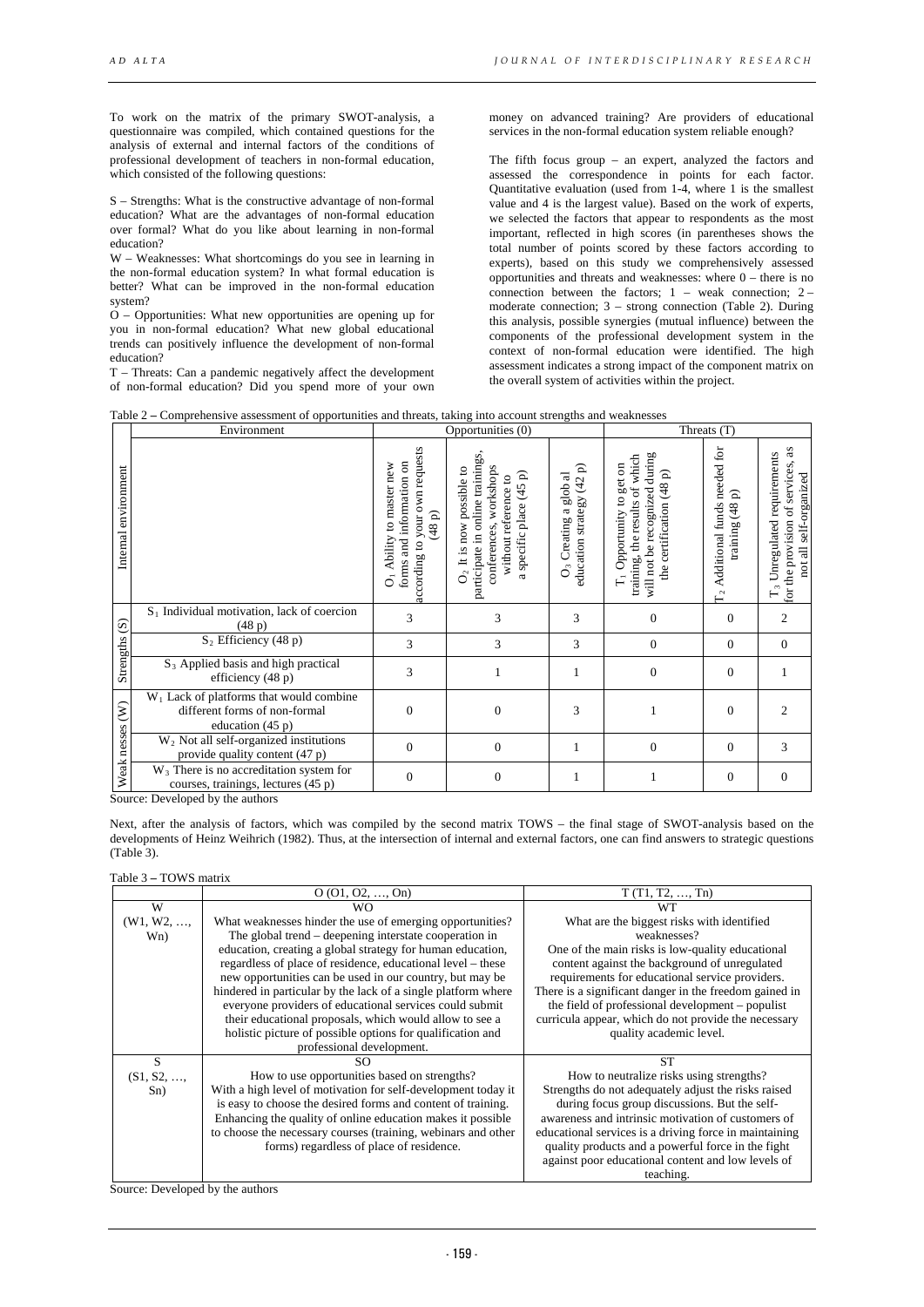Thus, based on the SWOT-analysis and analyzing the positive and negative aspects of teacher training in non-formal education, we can conclude that the future development of our project of interregional cooperation for professional development of teachers is possible provided freedom selection of models of refresher courses for teachers, development of the content of courses by scientists on an innovative basis to ensure the quality of educational content and continuous professional andragogical support.

To build a personal trajectory of professional development, it is important to help teachers to understand individual needs and formulate personal challenges based on reflection on experience, psychophysiological and cognitive manifestations of personality.

Management and organizational segment of the interregional cooperation project. One of the modern theories of leadership – distributed leadership – is relevant for project management of interregional cooperation. D. L. Bradford and A. R. Cohen (Bradford, Cohen, 1998), the developers of the theory of "distributed" leadership, see the essence of this approach in the fact that in the group that implements the project, it is not necessary to have one, permanent, leader. The project is usually divided into several stages, and each stage requires a certain competence. According to the theory of D. L. Bradford and A. R. Cohen, the most competent individual, becomes a temporary leader, including a coordinator of the group. Upon completion of a specific phase of the project, this interim leader gives way to another member of the group with the competencies that are most relevant to the next phase. In this case, each leader himself becomes subordinate. This process continues until the project is fully implemented. As our experience of professional training of teachers shows, in different regions the leaders are usually representatives of postgraduate education institutions or Centers for Professional Development of Teachers, who know the situation in the region as well as possible.

It is important to single out as a key principle of project implementation – the principle of co-organization. The project unites educators on the basis of common values and meanings of innovation, the vision of holistic approaches to further effective steps in the project and, of course, in the process of coorganization creates conditions for the individual educational trajectory of each project participant. Thus, it is a dynamic system, the feature of which is the process of co-organization, which is achieved through informal cooperation, when all participants take balanced, purposeful, consistent steps together with the initiators of the project to achieve the projected personally significant goal.

The change of traditional forms of professional development of specialists of educational organizations is due to the influence of innovations in the system of non-formal education, which are designed to increase the effectiveness of professional development of specialists in accordance with individual requests. Research of such innovative influence of non-formal education on the activity of specialists of educational organizations is one of the priority directions of our research. Fundamentally new educational transformations in the paradigmatic system of formal and non-formal education are due to the need to respond to trends related to the orientation of the education system and the needs and demands of society. Therefore, alternative informal models of professional development of specialists model the innovation structure, propose a change in the functions of mentors of educational projects, offer new methods and technologies of adult learning and involve educators in effective innovative types of professional development in non-formal education.

In accordance with the diagnostic phase of the project (which took place during 2020), a study was conducted to identify problems and difficulties in the process of professional development of teachers as consumers of educational services in the conditions of "UOUPE".

The work of specialists of educational organizations in the conditions of social transformations should be aimed at the

application of qualification and personal-professional characteristics necessary for the fulfillment of a certain social role in the educational organization (Perevozova et al. 2020). Therefore, in order to act rationally and effectively in the conditions of change, the availability of competencies and skills to carry out effective activities are professionally necessary components of teachers. Pedagogical and scientific-pedagogical workers are expected to carry out their activities in such manifestations – specialists in the field, as active subjects of the educational organization, as members of a single team, as performers of social roles. On the other hand, taking into account the factors of these manifestations, in our opinion, it is important to study the self-assessment of professional and pedagogical motivation in non-formal education. Among the criteria for determining the self-assessment of professional and pedagogical motivation were identified as follows: socio-professional involvement, professional interaction in professional social communities, professional adaptation to change, professional stress, professional retraining in connection with reforming the methodological service, changes in professional communication in the context of digitalization of society, increasing the workload.

A comprehensive questionnaire was used to determine the selfassessment of professional and pedagogical motivation of teachers, namely, a modified version of the questionnaire M. P. Fetiskin "Self-assessment of professional and pedagogical motivation" was developed. The survey was attended by 123 pedagogical workers (employees of methodological services) – potential customers of educational services of the interregional cooperation project for professional development of pedagogical workers. According to the positions, the respondents were divided into two groups: 16,0% were heads of educational organizations, 84,0% – pedagogical and scientific-pedagogical workers (Table 4, see fig. 4).

|  | Table 4 – Characteristics of the sample of researched |  |  |  |
|--|-------------------------------------------------------|--|--|--|
|  | pedagogical workers                                   |  |  |  |

| Groups of research by | Number | Percentage |
|-----------------------|--------|------------|
| position              |        |            |
| Leaders               |        | 16.0%      |
| Pedagogical workers   | 103    | 84.0%      |
| Total                 | 23     | 100.0%     |

Source: Developed by the authors

|                     | Groups of research by position |
|---------------------|--------------------------------|
| Pedagogical workers | 84.00%                         |
| Leaders             | 16,00%                         |

Figure 4 **–** Sample of researched pedagogical workers Source: Developed by the authors

In terms of age, they belong to 5 groups (see fig. 5): up to 30 years – 18,7%;  $31-40$  years old  $-55,3\%$ ; 41–50 years old –  $14,6\%$ ; 51–60 years – 10,6; over 60 years – 0,8%.



Figure 5 **–** Age of pedagogical workers Source: Developed by the authors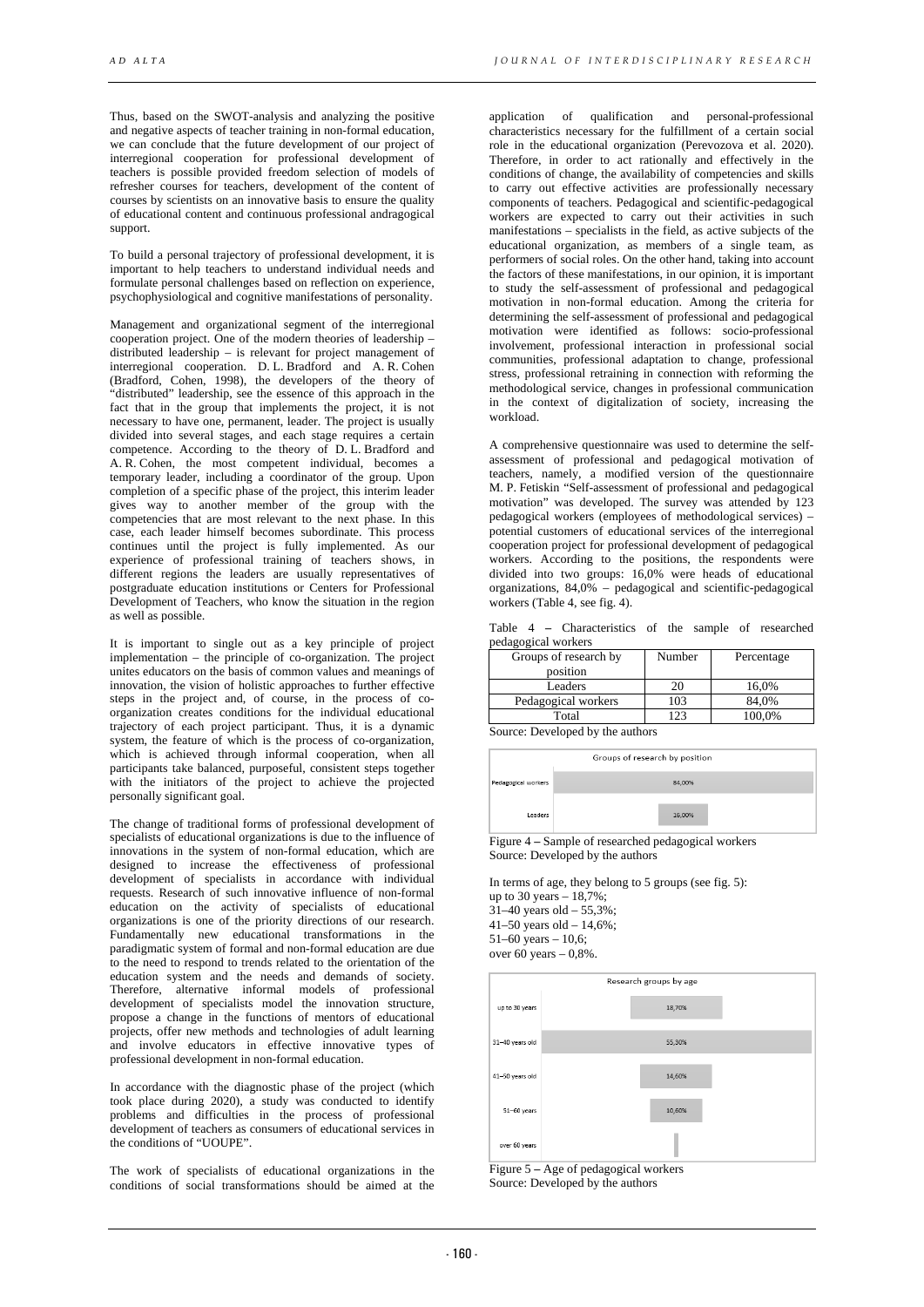By gender, the study participants were (see fig. 6):  $female = 80.0\%$ ; male – 20,0%.



Figure 6 **–** Gender of study participants Source: Developed by the authors

The analysis of the results of the socio-psychological survey of teachers allowed to determine their assessment of the state of self-assessment of professional and pedagogical motivation (Table 5).

Table 5 **–** Analysis of the results of the survey of teachers

| <b>Criteria</b>                                                                                              | <b>Positive</b><br>changes,% | <b>Undefined</b><br>changes,% | N <sub>0</sub><br>change,<br>% | <b>Negative</b><br>changes,<br>% |
|--------------------------------------------------------------------------------------------------------------|------------------------------|-------------------------------|--------------------------------|----------------------------------|
| Socio-<br>professional<br>involvement                                                                        |                              |                               |                                |                                  |
| (participation<br>in non-formal<br>education<br>projects)                                                    | 52,9                         | 19,0                          | 15,7                           | 12,4                             |
| Professional<br>adaptation in<br>the conditions<br>of innovative<br>changes                                  | 4,2                          | 67,5                          | 10,0                           | 18,3                             |
| Increased<br>manifestations<br>of occupational<br>stress                                                     | 8,3                          | 47,1                          | 6,6                            | 38,0                             |
| Increasing the<br>workload                                                                                   | 14,2                         | 38,5                          | 4,0                            | 43,3                             |
| Professional<br>interaction in<br>variable social<br>communities                                             | 40,0                         | 12,5                          | 40,8                           | 6,7                              |
| Changes in<br>professional<br>communication<br>in the context<br>of<br>digitalization<br>of society          | 56,2                         | 33,1                          | 3,3                            | 7,4                              |
| Professional<br>retraining in<br>connection<br>with the reform<br>of the<br>methodological<br>service system | 36,7                         | 30,0                          | 22,5                           | 10,8                             |

Source: Developed by the authors

Based on the analysis of the results of socio-psychological survey of teachers found that within the criterion of "socioprofessional involvement," 52,9% of respondents are constantly involved in the interaction of professional experience among the educational community (webinars, social networks and messengers by professional interests); 19,0% – were undecided with the changes; 15.7% of respondents did not change and 12,4% – determined that the changes were negative. The factor of socio-professional involvement in the period of change affects the improvement of both psychological and emotional state of educators and increase opportunities to meet the various professional needs of professionals in the field of experience exchange and professional socialization (especially important in today's reform of methodological service development of pedagogical workers – for future consultants of these centers).

We define professional socialization as a process of professional development of a person, which involves gaining professional experience through the acquisition and active reproduction of professional knowledge, skills, abilities, norms, values, patterns of behavior that are necessary for professional activity in educational transformations. Among the answers on socioprofessional involvement prevailed: independent search and selfeducational activities in the field of specialized pedagogical literature on the introduction of modern educational technologies (both professional periodicals and registration on specialized educational platforms, etc.).

To analyze the criterion of "professional adaptation in terms of innovative change" it was appropriate to update the procedural theory of motivation of S. Adams, developed in the 60s of the twentieth century, which is called "theory of justice". According to this theory, teachers, engaging in professional activities in terms of modernization and educational change, evaluate this situation from two positions: personal contribution to the professional activities of the organization and reward for personal contribution to the common cause compared to reward for similar work of other employees. Thus, 18,3% of respondents indicate negative changes in terms of adaptation to new educational changes and a sense of injustice leads to the emergence of psychological stress in teachers. In trying to get rid of it, the teacher can act as follows: vary their labor contribution, trying to achieve justice; change the level of own income due to additional income outside the educational institution; to reevaluate the cost-benefit ratio; to influence the pedagogical worker, who is the personification of the standard for comparison; choose another representative of the organization for comparison; to resign from the educational organization. Each of these factors can manifest itself in one way or another in terms of professional adaptation to innovative changes in the organization. For example, "influencing the benchmark" and "choosing another person to compare" correspond to the mechanism of group resistance to change, when the teaching staff expresses dissatisfaction with those of its members who are too active in innovating in the organization. Only 4,2% of respondents consider their professional adaptation comfortable in the conditions of innovative changes, which indicates a low personal readiness for flexibility and adaptability in conditions of uncertainty. 67,5% of respondents were undecided with changes, and 10,0% had no changes at all.

Within the criterion of "increasing the manifestations of occupational stress", a significant part of respondents consider the negative consequences of the introduction of changes in the field of methodological service increase the workload and manifestations of occupational stress (38,0%). The increase in workload is associated with: increasing the volume of work on the formation of content and the search and mastery of modern methodology and opportunities for individual trajectory of professional development of teachers with the introduction of various models of professional development of teachers in formal and non-formal education; strengthening of digitization and digitalization of professional activity (especially this factor affects the self-assessment of professional and pedagogical motivation of the age category – over 60 years). In addition, you have to work at a fairly low salary, insufficient level of social motivation to study, insufficient social security. 8,3% of respondents found positive changes in this, 47,1% were undecided about the changes, and 6,6% did not feel any changes.

The previous criterion is closely related to the criterion of "excessive workload" – 43,3% of respondents state negative changes due to excessive workload, which generally affects the socio-psychological mood of teachers, causing them a state of depression, dissatisfaction and irritability. It should be noted that the project of interregional cooperation for the professional development of teachers provides online psychological chat counseling. Emotional stabilization to stressful conditions involves: the ability to understand the real characteristics of stressful situations; ability to link the results of perception processes with coping strategies; availability of information on the subjective effectiveness of the short-term coping result;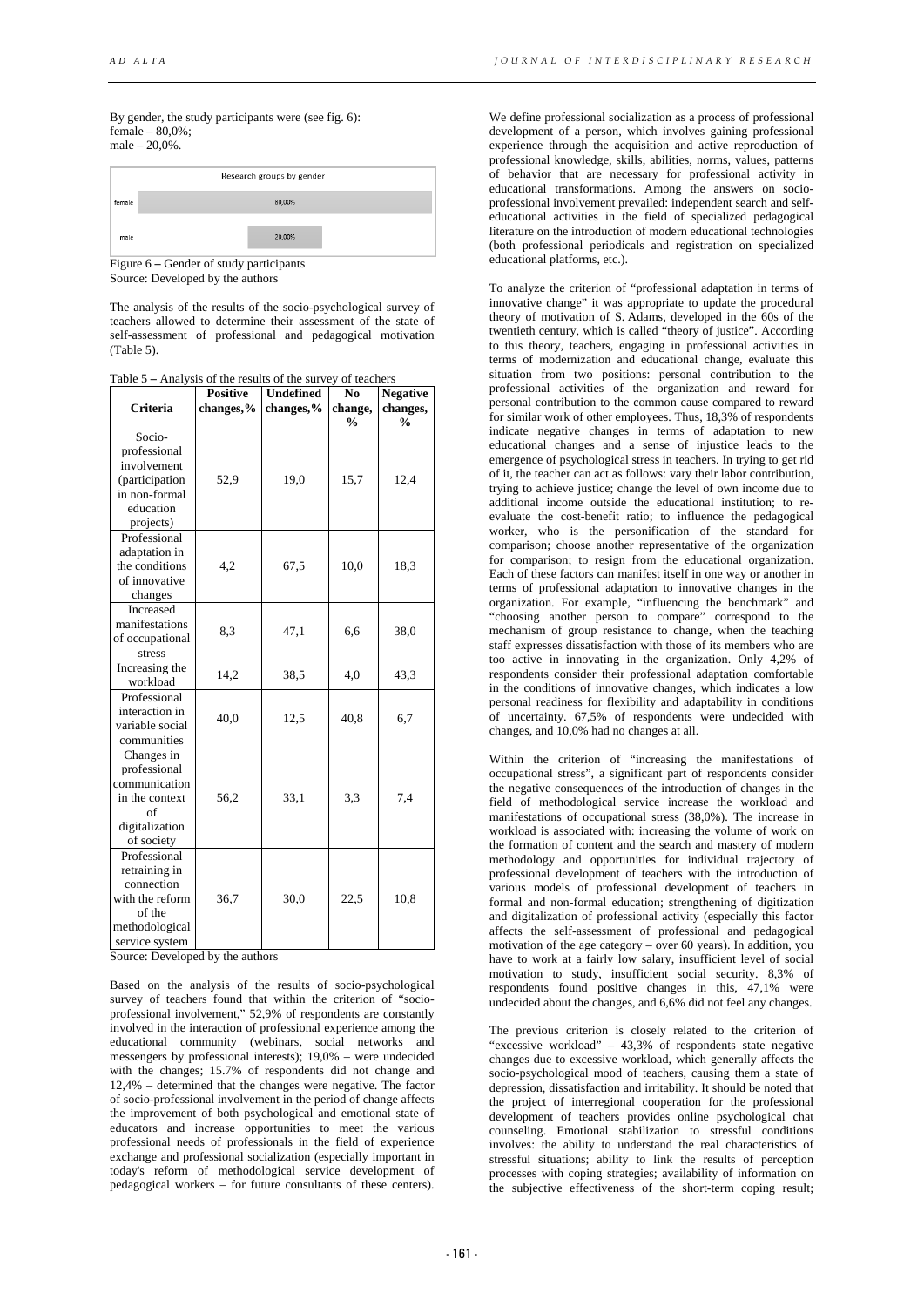availability of information on long-term criteria of successful adaptation to educational changes (physical, mental, social wellbeing). In this regard, the project of interregional cooperation for the professional development of teachers is considering possible educational proposals to combat stress – appropriate content for relaxation, concentration, autoregulation of mental states. 14,2% of respondents find positive changes in work, 4,0% do not feel changes, and 38,5% of respondents cannot be determined.

On the other hand, innovative changes have a positive effect on the flexibility and adaptability of another category of educators (age groups up to 30 years and 30-40 years) – the criterion of "professional interaction in diverse social communities" (40,0% of respondents said positive changes), Negative changes felt 6,7% of respondents, 40,8% – no changes, and 12,5% of respondents can not decide.

A significant part of respondents are interested in the problems and experience of other teaching staff; independent solution of professional and pedagogical challenges, using the mechanisms of self-directed work and sources of informal education; participate in various non-formal education projects, taking into account individual needs and requests (without pressure from management, on their own initiative). Such data indicate a willingness to communicate and cooperate in a changing environment. Competence in communication is manifested in the ability to go beyond the existing system and rebuild established relationships for professional self-improvement. Thus, the criterion of "change in professional communication in the context of digitalization of society" allowed to identify positive trends, according to respondents, and transformations in the field of communication –  $56,2\%$ , 7,4% – negative changes, 3,3% – did not feel any changes, and 33,1% of respondents did not decide on changes. In the context of digitalization of society, most educators have moved to the format of offline communication, including – messengers, social communities, chats, forums, collaboration on documentation using digital technologies, conducting various events (webinars) using online technology support (Zoom, Skype, BBB and others). Such changes in the perception of communication indicate, on the one hand, an understanding of the effectiveness of high-speed communications, which are carried out using digital technology, rather than solving the same professional tasks live. On the other hand, such trends reduce the effectiveness of direct communication to solve professional problems, because the effect of perception, which is important in direct communication, does not have the same effect in online communication.

The established patterns must be taken into account in the process of developing variable models of professional development of non-formal education of the interregional cooperation project for professional development of teachers in the period of transformational changes. Therefore, the criterion of "professional retraining in connection with the reform of the methodological service system" directly affects the educational needs of customers of educational services and the relevance of the implementation in the field of formal and non-formal education of this project. Thus, among the respondents, 36,7% are motivated to professional development and acquisition of the necessary competencies in connection with educational transformations in general and reforming the system of methodological service in particular. Only 10,8% of respondents see this as a negative change, which indicates cognitive rigidity and unwillingness to innovate. 22,5% of respondents did not feel changes, and 30,0% were undecided.

Thus, it should be noted that the transition to the digital space, exacerbated by the effects of the COVID-19 pandemic, increasing the digitalization of the educational process, its content with the latest information does not reduce the role and importance of socio-professional interaction. This requires new approaches to its organization. However, qualitative changes are seen as insufficient in the activities of pedagogical and scientificpedagogical workers in the field of social relations. That is why, in our opinion, the data show the need to focus on interactive professional synergies in non-formal education (specialized

forums and chats on the platform "UOUPE", to provide additional social groups in messengers), which is an active link in personal interaction and to enrich professional experience.

In addition, to study the motives of professional and pedagogical activities in terms of innovative changes, we conducted a survey using the developed author's questionnaire for employees of methodological services – future consultants of the Centers for Professional Development of Teachers (CPDT). 73 respondents took part in the survey (Table 6).

| Table 6 – Analysis of the results of determining the motives of |  |
|-----------------------------------------------------------------|--|
| professional and pedagogical activity                           |  |

| Motive of professional and                                                                        | Yes,          | No,           |
|---------------------------------------------------------------------------------------------------|---------------|---------------|
| pedagogical activity                                                                              | $\frac{6}{9}$ | $\frac{0}{0}$ |
| The desire to realize their professional<br>potential in the face of innovative<br>change         | 64.4          | 35,6          |
| The desire to achieve recognition in the<br>professional community                                | 86,7          | 13,3          |
| Desire to promote the development of<br>educational innovations                                   | 71,1          | 28,9          |
| Desire to provide new educational<br>services to teachers                                         | 57,8          | 42,2          |
| The desire to promote the development<br>of CPDT as an innovative type of<br>educational services | 82,2          | 17,8          |

Source: Developed by the authors

Therefore, the results of the survey identified the following motives: the desire to realize their professional potential in terms of innovative change (yes  $-64,4\%$  of respondents, no  $-35,6\%$ ), the desire to achieve recognition in the professional community  $(yes - 86,7\%, no - 13,3\%).$  the desire to promote the development of educational innovations (yes  $-71,1\%$ , no  $-$ 28,9%), the desire to provide new educational services to teachers, in particular, in the Centers for Professional Development of Teachers  $(57,8\% - \text{yes}, 42,2\% - \text{no})$ , the desire to promote the development of CPDT as an innovative type of educational services (yes  $-$  82,2%, no  $-$  17,8%). Therefore, by regulating educational services for teachers, CPDT counselors will satisfy their social motives, which are important for the pedagogical community. This motive correlates with selfassessment of professional and pedagogical activity. Personal motives, such as the realization of professional opportunities and recognition in the professional community, are no less important, because they directly affect the development of professional selfawareness of professionals.

Thus, based on the state of self-assessment of professional and pedagogical motivation of educators in terms of educational changes and motives of professional and pedagogical activities, the relevance of the interregional cooperation project for professional development of teachers is beyond doubt, as it is competitive in measuring non-formal education: among the offers of educational services offers a competitive educational product that takes into account the individual needs of consumers of educational services and takes into account the needs of interactive professional interaction of educators in distance / online education and necessarily provides psychological online chat counseling to prevent professional stress.

## **4 Conclusions**

Non-formal education provides a real choice of educational strategies and content to meet the needs of adults, is a real educational space for practice-oriented, socially meaningful renewal of professional knowledge.

It is impossible to prepare a manual with ready-made recipes for various pedagogical situations that arise. The present time requires from the pedagogical worker subjective activity in his own professional activity. That is why the development of subjective, personal life position and active independent socio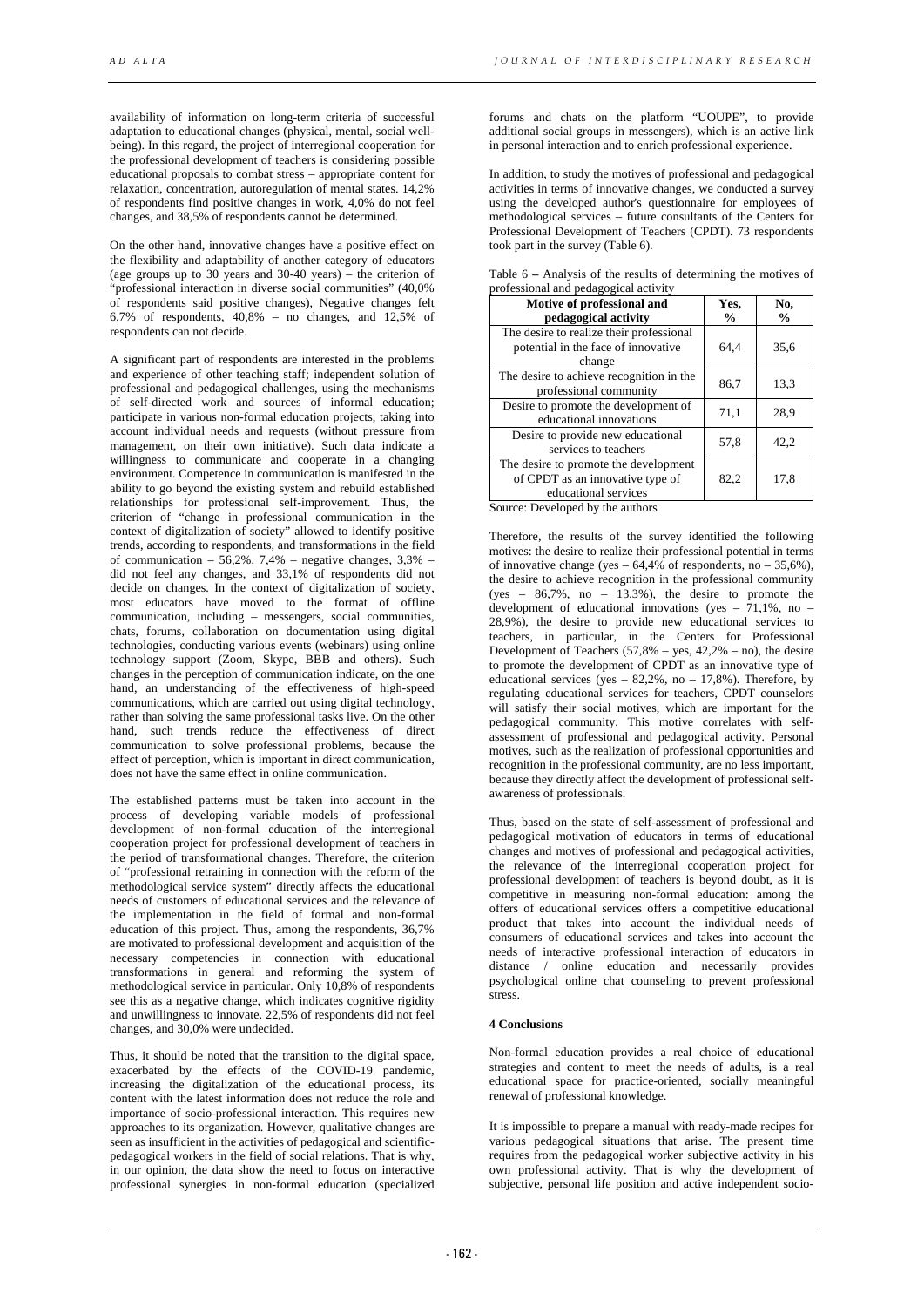cultural responsible activity is emphasized as the most important in the training of pedagogical workers. Non-formal education should provide opportunities – probably to become a modern educational platform – for social and practice-oriented learning for the effective professional development of the teacher's personality.

The project of interregional cooperation for professional development of pedagogical workers on the basis of the projecttransforming nonlinear paradigm and the reflexive-positional approach is developed. The project is considered as a form of social interaction based on openness, accessibility, horizontal ties and attitudes, during which a community of progressives educators is formed. They are able to respond to modern challenges and radically change educational approaches to their own learning and their professional mission.

The nonlinear worldview of adult education helps to scientifically comprehend the phenomena in the educational activities of teachers as consumers of educational services that did not fall in the period of stable functioning of the education system in the field of basic research, including such characteristics of modern life as chaos, order, formation. According to our approach, it is the models of professional development in the system of non-formal education that meet the modern challenges of the irrationally arranged world. The synergetic approach allows transforming a sustainable system of postgraduate education into an active, mobile, constantly changing system of formal and informal adult education on the basis of self-organization, nonlinear thinking, creative design of individual professional development, construction of its various vectors according to the needs of the teacher. professional role in social systems.

Based on the results of the first diagnostic stage of the project of interregional cooperation for professional development of teachers, we identified problems and difficulties in the process of professional development of teachers as consumers of educational services in "UOUPE" and comprehensively studied organizational and managerial, psychological and pedagogical, scientific and methodological factors of professional development of teachers as consumers of educational services in the context of non-formal education.

The next stage of our study will be the modeling phase, which will take place during 2021. Based on the obtained results of the diagnostic stage of the study, we plan to theoretically substantiate and experimentally test the technologies and models of professional development of teachers as consumers of educational services in the conditions of "UOUPE" as a center of non-formal education; to present and substantiate the current methods for monitoring the results of professional development of teachers in terms of "UOUPE"; develop in-service training programs for teachers as consumers of educational services in various transformations (special courses, flash courses, etc.).

#### **Acknowledgements**

We express our sincere gratitude to the pedagogical staff for active participation in the research (Lviv, Odessa, Kharkiv, Mykolayiv). The management of the Central Institute of Postgraduate Education for the opportunity to conduct an online survey of students during training courses. We are especially grateful to the University of Education Management of the National Academy of Pedagogical Sciences of Ukraine for their support in organizing and conducting the study.

## **Literature:**

1. Barton, A. C., Greenberg, D., Kim, W. J., Brien, S., Roby, R., Balzer, M.,Turner, C., & Archer, L. (2021). Disruptive moments as opportunities towards justice oriented pedagogicalpractice in Informal Science Learning. *Science Education*. *105*:1229–1251. Available at: https://doi.org/ 10.1002/sce.21682

2. Bradford, D., & Cohen A. (1998). *Power up: Transforming organizations through shared leadership*, New York: Wiley.

3. Castillo, F. A., & Hallinger, P., (2018). Systematic review of research on educational leadership and management in Latin America, 1991–2017. *Educational Management Administration & Leadership*, *46*(2), 207-225. Available at: https://doi.org/1 0.1177/1741143217745882

4. Crouch, L., & Kaffenberger, M. (2021). Using learning profiles to inform education priorities: An editors' overview of the Special Issue*. International Journal of Educational Development, 86*, October, 102477. Available at: https://doi.org/ [10.1016/j.ijedudev.2021.102477](https://doi.org/10.1016/j.ijedudev.2021.102477)

5. Haken, G. (2003). *Secrets of Nature. Synergetics: the study of interaction*. Izhevsk: IKI.

6. Hallinger, P., & Kovačević, J. (2019). A Bibliometric Review of Research on Educational Administration: Science Mapping the Literature, 1960 to 2018, *Review of Educational Research*, *89*(3), 335-369. Available at: https://doi.org/10.31 02/0034654319830380

7. Hontaryeva, I., Borovyk, M., Babenko, V., Perevozova, I., & Mokhnenko, A. (2019). Identification of efficiency factors for control over information and communication provision of sustainable development in higher education institutions. *Wseas Transactions on Environment and Development, 15,* 593–604. Available at[: http://eKhSUIR.kspu.edu/123456789/12066](http://ekhsuir.kspu.edu/123456789/12066)

8. Kartashova, L. (2020). Digital duplicate of an educational institution: a requirement of today. *Organizational and practical principles of development of digital educational space of educational institution: coll. materials All-Ukrainian scientificpractical internet conference*, Kiev. DZVO "University of Education Management", 72–75.

9. Kartashova, L., Kyrychenko, M., & Sorochan, T. (2020). Anti-crisis management of qualification improvement, *Herald of the National Academy of Educational Sciences of Ukraine, 2*(1) Available at: https://doi.org [/10.37472/2707-305X-2020-2-1-7-9](https://doi.org/10.37472/2707-305X-2020-2-1-7-9) 10. Kyrychenko, M. (2017). Nonlinear metamorphoses of information society development in the conditions of global bifurcation. *The Journal of V. N. Karazin Kharkiv National University, series "Philosophy. Philosophical peripeteias", 56,* 56–62.

11. Kyrychenko, M., Prosina, O., Kravchynska, T., & Shven, Y. (2020). Nonlinear worldview of adult education: non-formal education in the system of ukrainian open university of postgraduate education, *Scientific journal of the National Pedagogical University named after M.P. Drahomanov.* Series 5. Pedagogical sciences: realities and prospects. 77, 113–117. Available at: https://doi.org/10.31392/NPU-nc.series5.2020.77.25 12. Kyrychenko, M., Prosina, O., Kravchynska, T., & Shven, Y. (2021). The adult education in nonlinear world: non-formal education in the system of postgraduate education of the Ukrainian Open University. *I Conference on professional development of specialists in the digitized society: current trends: scientific and practical conference with international participation*: proceedings (selected papers), 59–65.

13. Perevozova, I., Babenko, V., Krykhovets'ka, Z., & Popadynets', I. (2020). Holistic approach based assessment of social efficiency of research conducted by higher educational establishments, E3S Web of Conferences, 166, 13022. doi: 10.1051/e3sconf/202016613022

14. Pienimäki, M., Iivari, N., & Kinnula, М. (2001). Finding fun in non-formal technology education. *International Journal of Child-Computer Interaction*, *29*, 100283. Available at: https://doi.org/10.1016/j.ijcci.2021.100283

15. Prenger, R., Poortman, C., & Handelzalts, А. (2019). The Effects of Networked Professional Learning Communities. *Journal of Teacher Education*. *70*(5), 441-452. Available at: https://doi.org/10.1177/0022487117753574

16. Siemens, G. (2005) Connectivism: A learning theory for the digital age, *International Journal of Instructional Technology & Distance Learning, 2* (2005-01). Available at: http://www.itd l.org/Journal/Jan\_05/article01.htm

17. Snehirʹov, I. (2014). Nonlinear worldview in the context of post-classical science. *Scientific Bulletin of Yuriy Fedkovych Chernivtsi National University. Series: philosophy,* 726–727.

18. Sorochan, T., Danylʹyev, A., Rudina, O., & D'yachenko, B. (2013). *Professional development of heads and pedagogical*